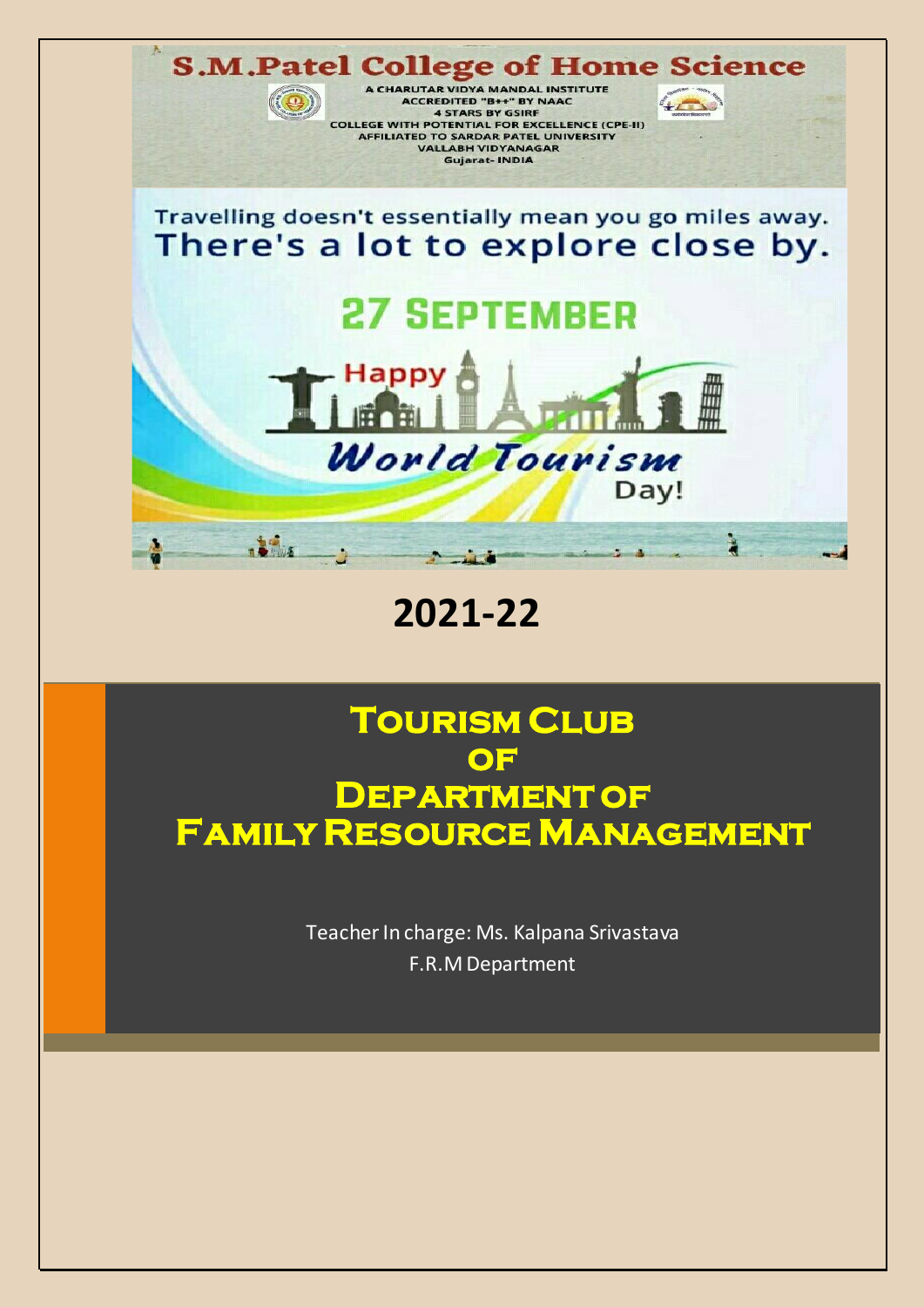## **Department of Family Resource Management**

**Celebrated** 

# **THE WORLD TOURISM DAY**

**Organized by:**

# TOURISM CLUB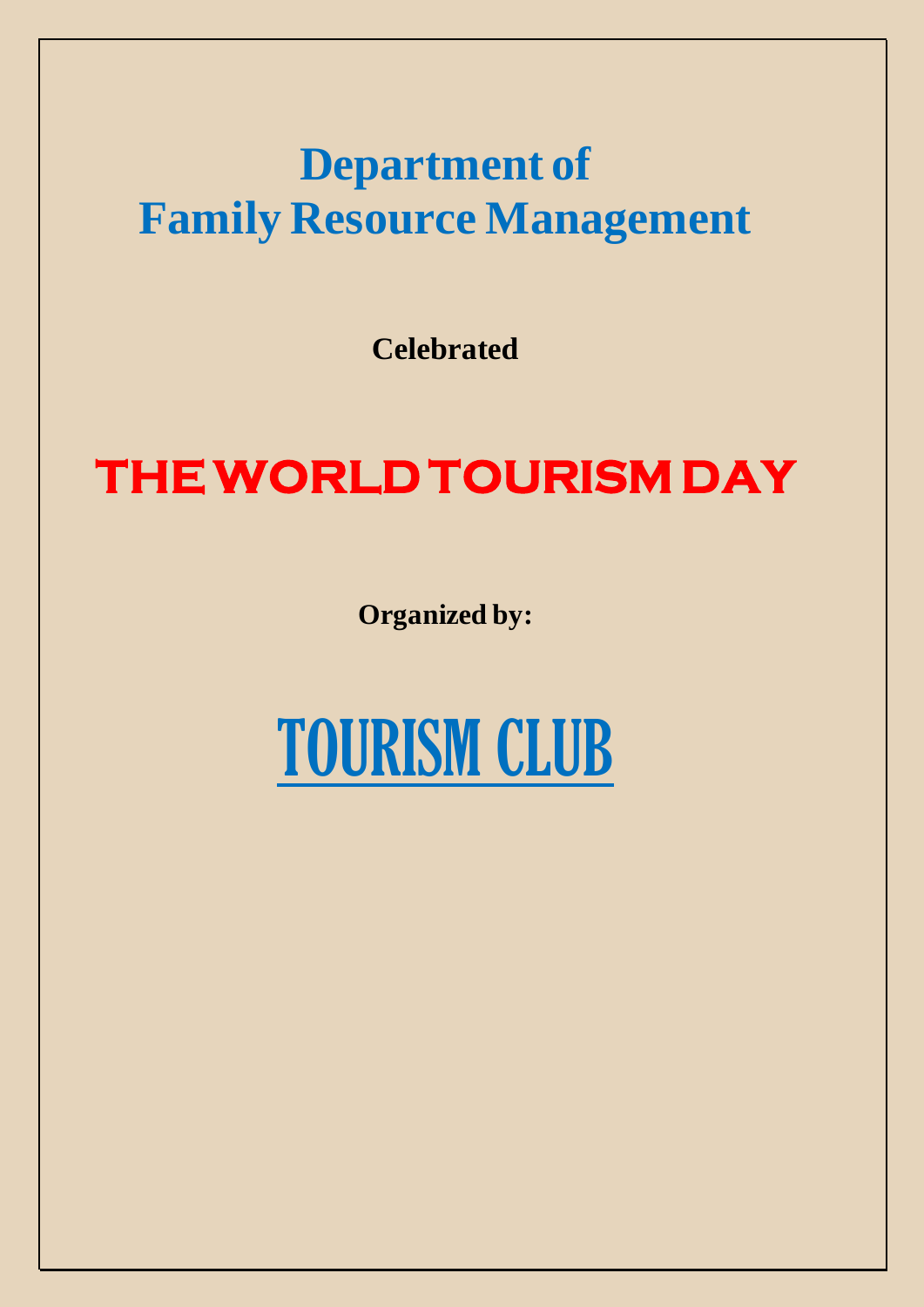### *The World Tourism Day*

The World Tourism Day 27 September 2021, was celebrated in the Family Resource Management Department of S M Patel College of Home Science. On this occasion, a quiz contest on World Tourism was organized by the Tourism Club of the department. A total of 30 teams took part in this World Tourism Quiz competition, from which five teams reached the last round. The participants were from F.Y., S.Y. and T.Y. of all the departments the college.

The first two rounds were of written quiz and elimination rounds. The final round consisted of three different rounds: General Round, Rapid Fire Round and Buzzer Round. In the final round the quiz questions were about pictures of famous monuments / dances / beaches etc. from different countries and states of the world. In the final round there was a tie between two teams so the tiebreaker quiz, which was an audio clip. was asked to decide the winners.

The program was coordinated and organized by the teacher in-charge of Tourism Club Ms. Kalpana Srivastava with the cooperation of department teachers. For the first two rounds of the quiz Anjali Sharma was the activity in charge and in the final round Zeba & Vienna were the activity in charges. In the final round the presence of the principal of the college Dr Bhavana Chauhan, teachers and many students in the audience motivated the participants.

| <b>Esha Pandya and Nupur Patel</b> | T.Y. [F.N.]    | 1 <sup>st</sup> Position |
|------------------------------------|----------------|--------------------------|
| <b>Nidhi Shah and Gayatri Dave</b> | F.Y.           | 2 <sup>nd</sup> Position |
| Janaki Aadesara and Apeksha Mogera | $T.Y.$ [F.R.M] | 3rd Position             |

The winners of the World Tourism Quiz contest were: